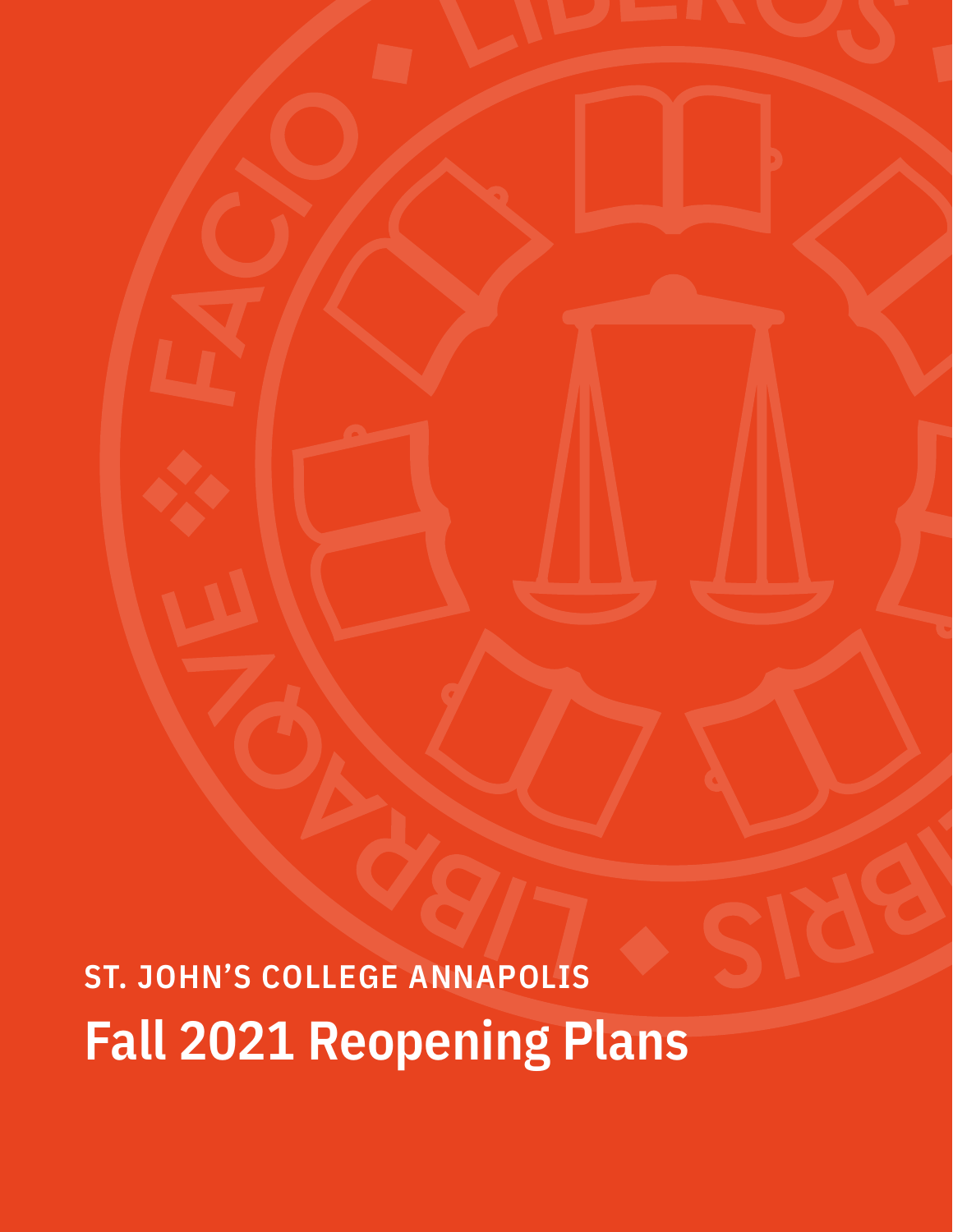**FALL 2021 REOPENING PLANS** The college is committed to in-person learning for the 2021-2022 academic year. While this document does not outline all of our health plans or cover the operations of specific offices, it is intended to provide an overview of the policies and procedures that will govern on-campus learning, living, and working for the Fall 2021 semester. If public health conditions require it, these plans will be adapted as necessary during the year.

# **Public Health Plans**

- COVID-19 vaccinations are required for all students for the 2021-22 academic year and are available to students at the Harrison Health Center. Exemptions are available for religious and medical reasons.
- Universal testing is required for all community members; those who provide documentation of a completed vaccination series may exempt from the testing requirement. Until further notice, all unvaccinated persons are required to be tested weekly.
- Masks are required for vaccinated and unvaccinated persons inside all college buildings.
- Social distancing is not required for vaccinated persons if masked indoors or if outside. Unvaccinated persons should be socially distanced from others when unmasked indoors (like when consuming food).
- Quarantine and isolation expectations are aligned with the CDC recommendations for vaccinated and unvaccinated persons. Additional testing may be required, as recommended by the CDC.
- A limited number of isolation rooms are available on campus; unvaccinated persons are expected to make their own plans for quarantine at their own expense.
- Community members who are experiencing suspected COVID-19 symptoms have a responsibility to stay home, get tested, and notify their supervisor or tutor(s).
- Students, faculty, and staff are required to cooperate with the Executive Director, Campus Health, and follow the instructions of Harrison Health Center regarding quarantine and isolation.
- If an outbreak occurs or COVID-19 cases increase in our area, the college may recommend temporary restrictions on access and activities as outlined on the dashboard.

# **Academic Plans**

- All classes will be in person (except low-residency GI program).
- Physical distancing is not required in classrooms; classroom occupancy based on posted fire capacities.
- If public health circumstances necessitate, classes will be held 100 percent online for a limited period; hybrid classes will not be held.
- The attendance policy as described in the Student Handbook will be in effect.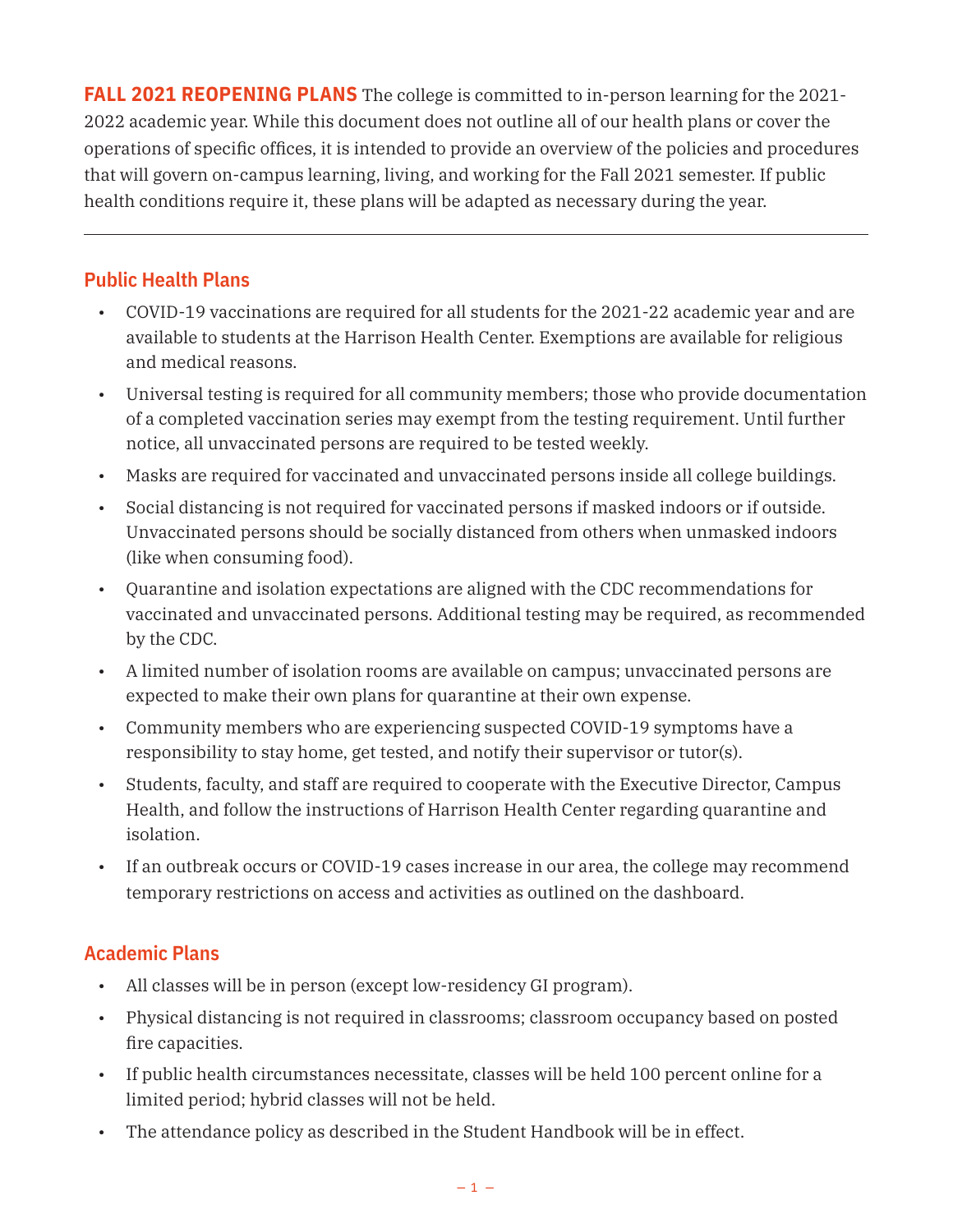- Students are responsible for working with the Assistant Dean, or Associate Dean for Graduate Institute students, and their tutors should they need to quarantine or isolate. It is the responsibility of the student to ensure they keep up with their classwork.
- A student who accrues an excessive number of absences may be withdrawn from class; if this number is exceeded specifically due to isolation or quarantine, and attendance is otherwise faithful, the COVID-related excessive absences will be allowed, at the discretion of the Assistant Dean or Associate Dean.

# **Residence Hall Plans**

- All residence halls are open.
- Guests are permitted in the halls.
- Residence hall common rooms and kitchens are open.
- Masks are required when in common rooms and when preparing food in the kitchens..

# **Student Life Plans**

- Social events will be scheduled outdoors, as appropriate, and food and beverages will be permitted.
- Indoor social events will not include food and beverages until public health conditions improve.
- The gym will resume normal occupancy, as appropriate, with masks being required.
- Outdoor athletic events will resume a normal fall schedule.
- The dining hall will resume normal operations, with "to-go" containers provided to all students on the meal plan.
- Vaccinated students may eat as normal in the dining hall. Unvaccinated students are encouraged to eat outdoors or are required to maintain at least 6 feet of distance from others while eating in the dining hall.
- The Coffee Shop will resume normal operations. Community members should be masked at all times in the Coffee Shop unless actively eating or drinking.

# **Other Campus Operations**

- The Greenfield Library will return to normal operations; masks are required.
- The mailroom will return to normal operations in mid-September. Until that time, large packages are available at the Pod outside the print shop, and letters are available through the mailroom and/or mailboxes.
- The print shop will return to normal operations; masks are required.
- The Business Office will return to normal operations within posted hours and with limited capacities.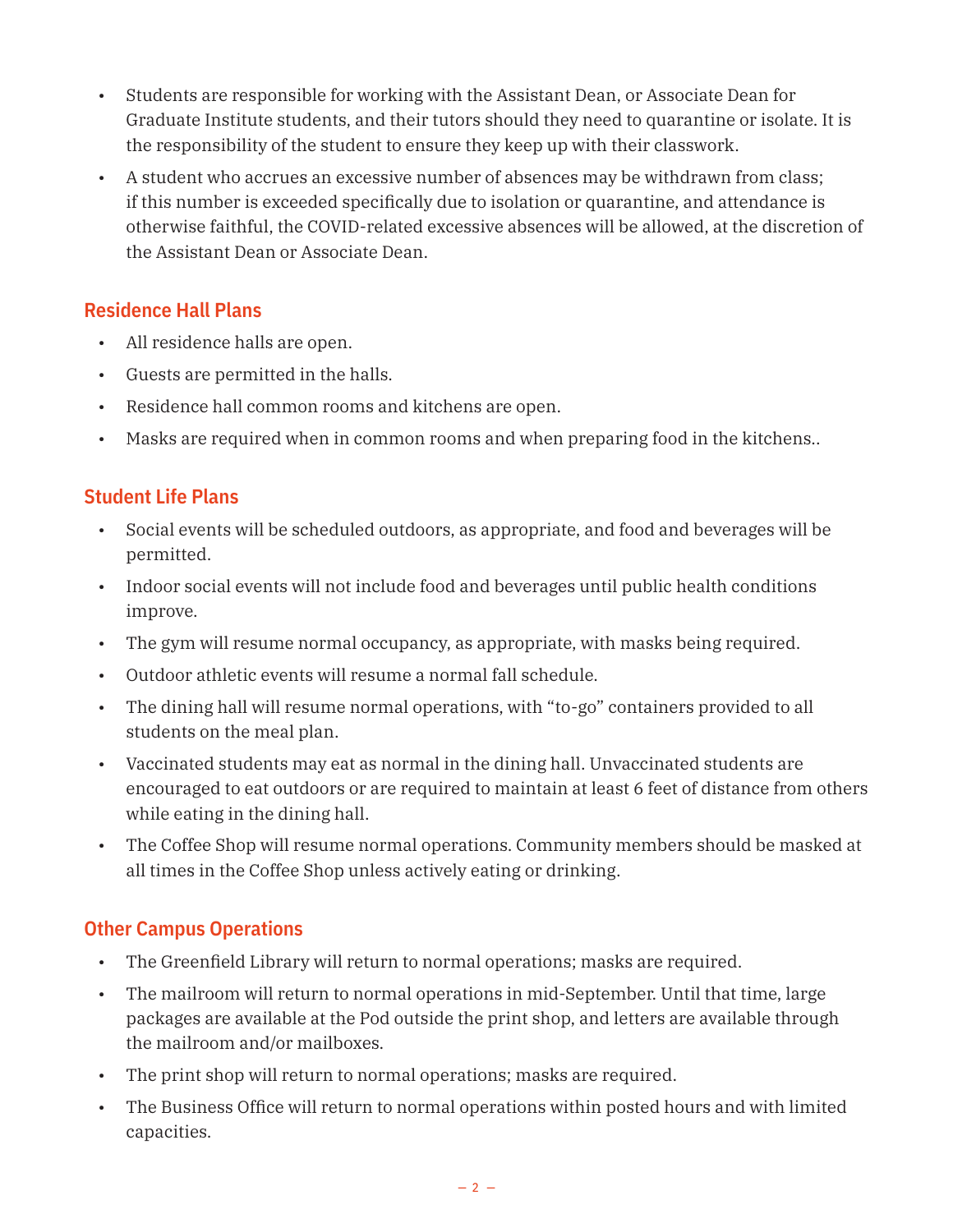- The Registrar Office, Dean's Office, Assistant Dean's Office, Associate Dean's Office, and President's Office will return to normal operations with some physical distancing in-place.
- The Harrison Health Center will be open for medical care by appointment only. Students are required to call to schedule appointments in advance. All counseling appointments will be through telehealth until public health conditions improve.
- Event spaces (non-classrooms) will operate according to posted fire capacities.
- Events requested by non-college entities will require special approval.
- Indoor food and beverages should be limited until public health conditions improve.

## **Guests and Visitors**

- A guest is someone without a OneCard who is temporarily accessing campus for a short period of time.
- Guests are permitted without restriction but require an escort in classrooms, residence halls, and other restricted areas of the college.
- Guests must wear a mask indoors but are not required to present proof of vaccination or a negative test.
- There are no additional special procedures for guests at this time.

## **Public Health Guidelines**

After 18 months of modified behavior and limited access, the college is returning to full, in-person operations for the 2021-2022 academic year. This table shows what Public Health guidelines are in effect based on current CDC guidance for different community constituencies.

| <b>Public Health Behaviors</b>               | <b>Students</b>                               | <b>Staff &amp; Tutors</b>                     | <b>Guests</b> |
|----------------------------------------------|-----------------------------------------------|-----------------------------------------------|---------------|
| <b>Vaccine or Approved Exemption</b>         | Yes                                           | N/A                                           | N/A           |
| Required*                                    |                                               |                                               |               |
| Masks Required**                             | Yes                                           | Yes                                           | Yes           |
| <b>Testing</b>                               | Vaccinated: Exempt<br>Unvaccinated:<br>Weekly | Vaccinated: Exempt<br>Unvaccinated:<br>Weekly | N/A           |
| <b>Positive COVID Test</b>                   | Isolate 10 days<br>minimum                    | Isolate 10 days<br>minimum                    | N/A           |
| <b>Quarantine for Close Contacts</b>         | Unvaccinated and/<br>or Symptomatic<br>People | Unvaccinated and/<br>or Symptomatic<br>People | N/A           |
| <b>Testing 3-5 Days After COVID Exposure</b> | Yes                                           | Yes                                           | On their own  |

\* *Campus access is linked to compliance with the testing policy; if a student, faculty member, or staff person requires access to campus for any reason, they must have a confirmed vaccine record or participate in testing.*

\*\* *Masks are required inside all college facilities for all people regardless of vaccination status.*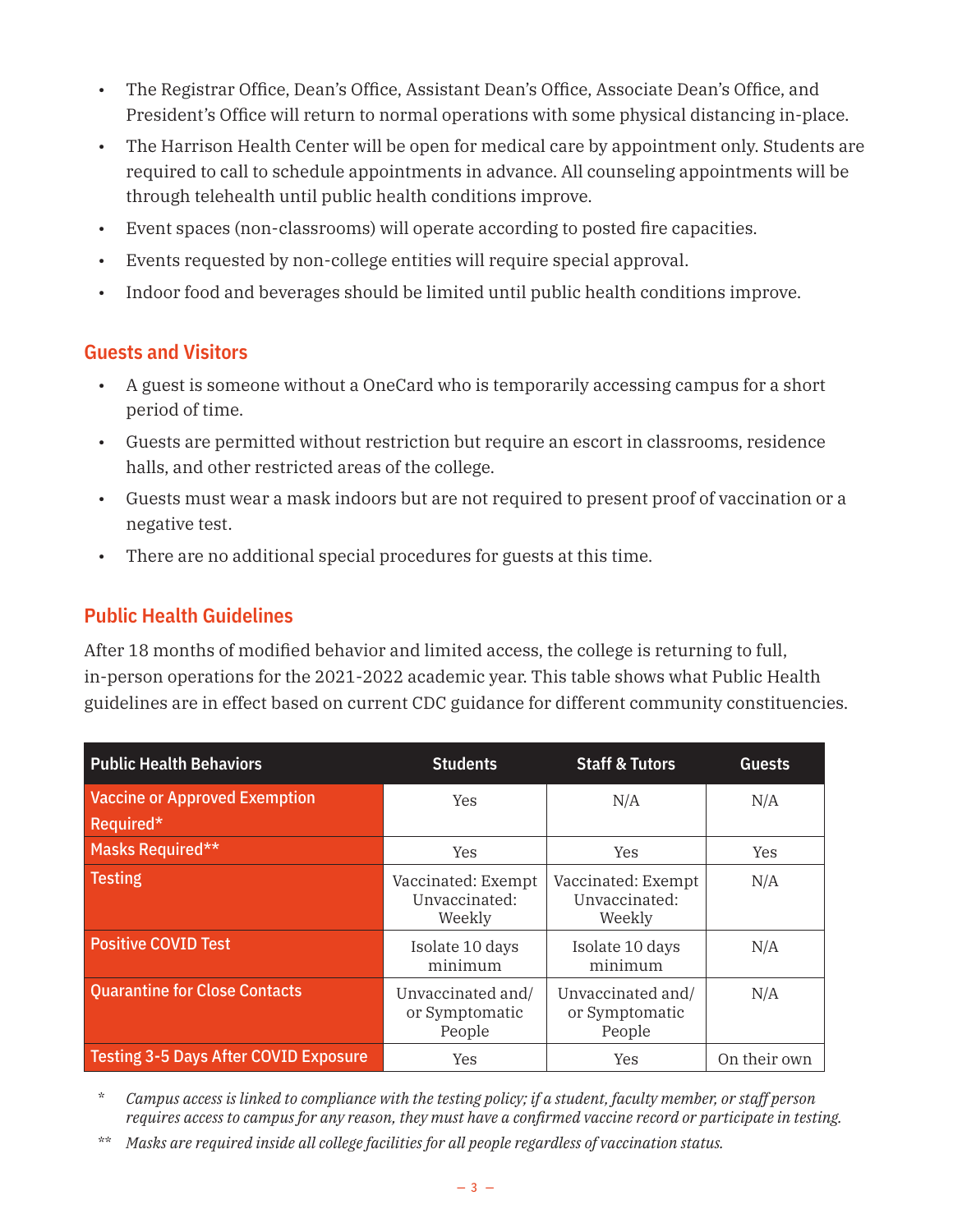# **Space Guidelines**

After 18 months of modified behavior and limited access, the college is returning to full, in-person operations for the 2021-2022 academic year. This table shows what Public Health guidelines are in effect based on current CDC guidance for different locations on-campus.

| <b>Space Guidelines</b>                                                  | <b>Academic</b><br><b>Spaces</b><br>(Classrooms,<br>Library, etc.) | <b>Residence Halls</b><br>(Student rooms,<br>common spaces,<br>etc.) | Social/Athletic<br><b>Spaces</b><br>(Gym, Dining Hall,<br>Coffee Shop, etc.) | <b>Work Spaces</b><br>(Admin. & Tutor<br>Offices, etc.) | <b>Outdoors</b> |
|--------------------------------------------------------------------------|--------------------------------------------------------------------|----------------------------------------------------------------------|------------------------------------------------------------------------------|---------------------------------------------------------|-----------------|
| <b>Access</b>                                                            | SJC ID or<br>escorted                                              | SJC ID or<br>escorted                                                | SJC ID or<br>escorted                                                        | SJC ID or<br>escorted                                   | Public          |
| <b>Masks Required</b>                                                    | Yes                                                                | Yes $*$                                                              | Yes                                                                          | $Yes**$                                                 | No.             |
| <b>Social Distancing</b>                                                 | N <sub>0</sub>                                                     | N <sub>0</sub>                                                       | N <sub>0</sub>                                                               | N <sub>0</sub>                                          | No.             |
| <b>Space Modifications</b><br>(e.g., reduced capacity,<br>shields, etc.) | None                                                               | None                                                                 | None                                                                         | At discretion<br>of individual<br>offices               | None            |
| <b>Cleaning</b>                                                          | Enhanced                                                           | Enhanced                                                             | Enhanced                                                                     | Enhanced                                                | N/A             |
| <b>Ventilation</b>                                                       | MERV13 filters/<br>Increased<br>outside air flow                   | MERV13 filters/<br>Increased<br>outside air flow                     | MERV13 filters/<br>Increased<br>outside air flow                             | MERV13 filters/<br>Increased<br>outside air flow        | N/A             |

\* *Masks are not required in your own room.*

\*\* *Masks are not required if in a private office alone.*

# **Fall 2021 Campus Dashboard and Operating Phases**

#### **BLUE** | **Return to all activities**

- Requires widely available and effective vaccine, effective therapeutics, and/or full immunity among community
- No limitations or risk mitigation strategies necessary

## **Green** | **Essential, Low-, Medium-, and High-Risk Activities**

- Appropriate masking requirements
- Testing and contact tracing of all symptomatic students and employees
- Testing strategies vary for vaccinated and unvaccinated persons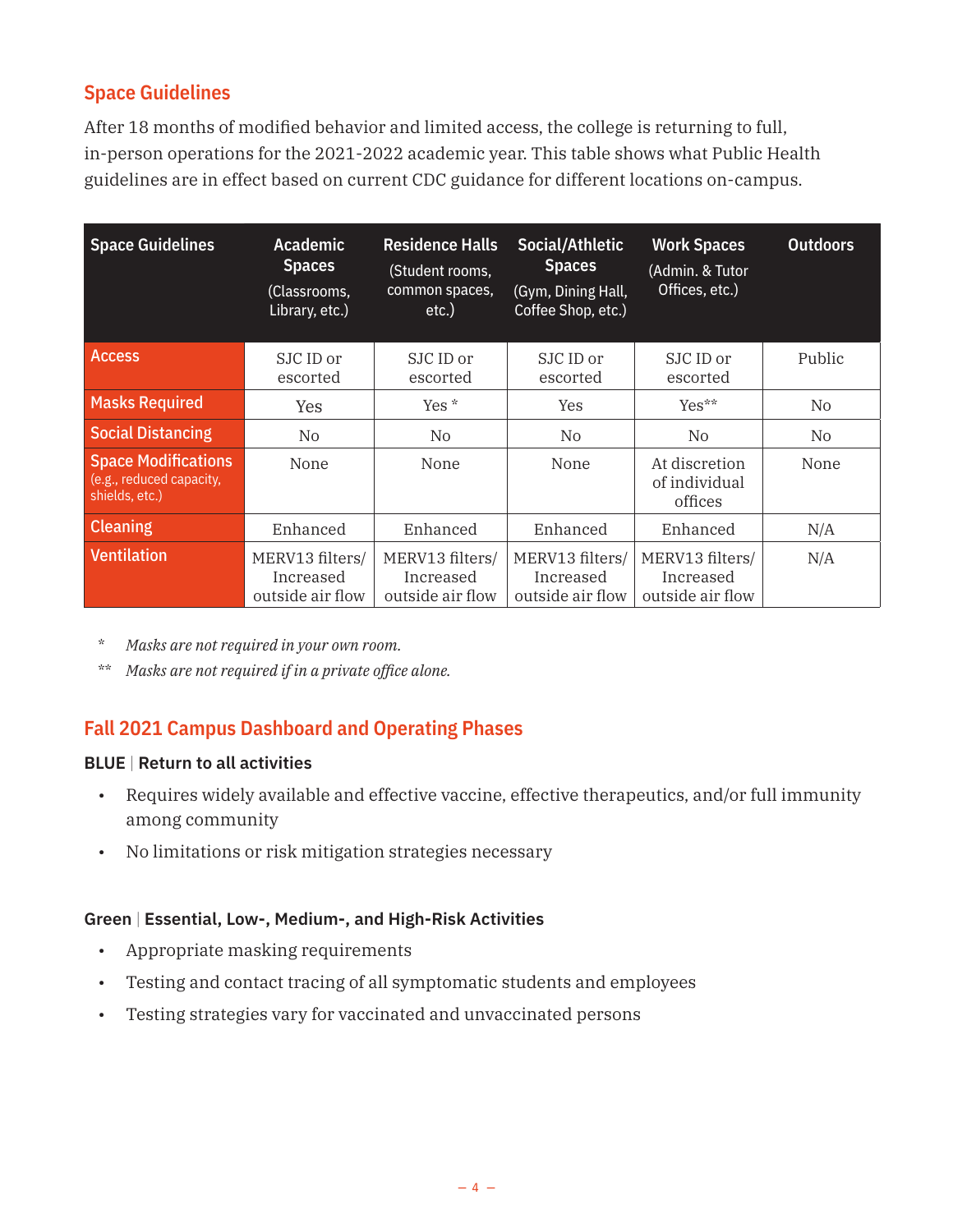## *Examples of activities during this phase*

- Fully in-person instruction
- Full capacity use of campus facilities, including the library and the gym
- Dining hall returned to full capacity for vaccinated persons; unvaccinated persons still required to distance while eating
- Residential housing returned to full capacity

## **YELLOW** | **Essential, Low-, and Medium-Risk Activities**

- Some physical distancing and appropriate masking requirements
- Testing and contact tracing of all symptomatic students and employees
- Testing strategies vary for vaccinated and unvaccinated persons

## *Examples of activities during this phase*

- Some instruction online/remote with more classes returning to some in-person instruction
- In-person instruction includes some distancing and limitations on classroom capacities
- Limited operations of campus facilities, including the library and the gym
- Dining hall limited to only take-away options
- Residential housing with reduced capacity, limited visitor policies, and all common rooms and kitchens closed

## **ORANGE** | **Essential and Low-Risk Activities**

- Strict physical distancing and appropriate masking requirements
- Testing and contact tracing of symptomatic and asymptomatic students and employees

## *Examples of activities during this phase*

- Only essential employees and others with special approval are reporting to campus
- Most instruction online/remote
- In-person instruction includes strict distancing and limitations on classroom capacities
- Limited operation of campus facilities, including the library and the gym
- Dining hall limited to only take-away options
- Limited residential housing (single rooms only) with strict visitor policies and all common rooms and kitchens closed